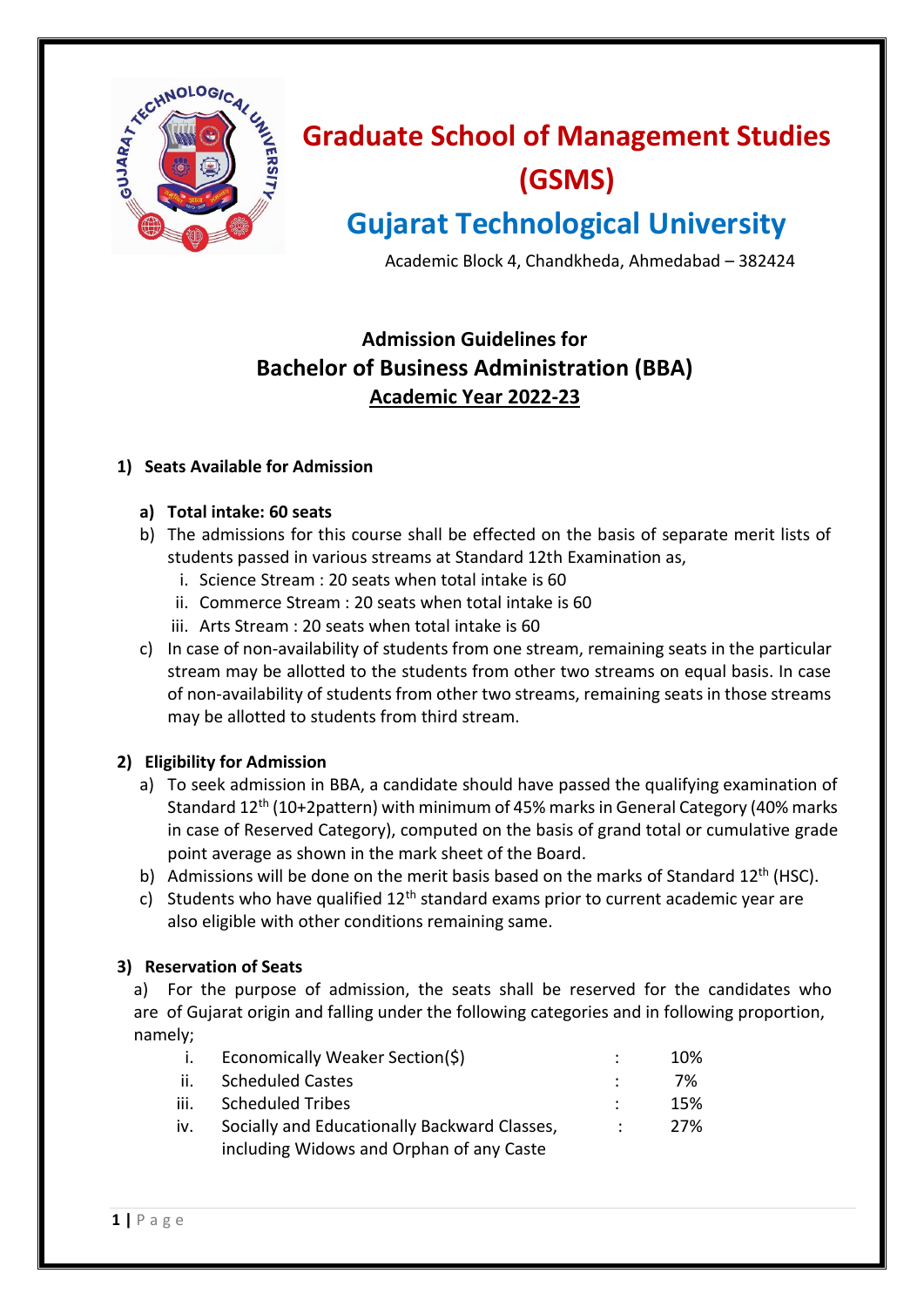- Ref (\$): (1) Resolution No. EWS/122019/45903/A of Department of Social Justice and Empowerment, Govt. of Gujarat dated 11-02-2019
	- (2) Resolution No. PRCH/102019/129/2 of Education Department, Govt. of Gujarat dated 08-03-2019
	- (3) Resolution No. EWS/122019/45903/A of Department of Social Justice and Empowerment, Govt. of Gujarat dated 26/06/2020
	- b) A candidate seeking admission on reserved seat shall be required to produce a Certificate of Caste/Income Certificate authorized by the competent authority. Provided that the candidate belonging to SEBC shall be required to produce a certificate to the effect of non-inclusion in Creamy Layer in addition to the caste certificate.
	- c) No caste certificate shall be valid unless it is duly stamped, signed and issued by the authority empowered by the Government of Gujarat.
	- d) No certificate to the effect of non-inclusion in Creamy Layer shall be valid, unless it is duly stamped, signed and issued by the authority empowered by the Government of Gujarat.
	- e) If a candidate of reserved category gets admission on unreserved seat in order of merits, he/she may be given admission on the unreserved seat according to his/her Preference and merit.
	- f) The admission of a candidate from a reserved category on a reserved seat shall be valid subject to the verification of caste certificate issued to him/her by the authority empowered by the State Government in this behalf. In case the caste certificate is found to be invalid on verification, he/she shall not have right to claim his/her admission on a reserved seat and if he/she has already been granted admission, such admission shall be cancelled. Admission of such candidate may be continued in case of availability of vacant unreserved seats, subject to the condition of eligibility of merit.
	- g) After granting admission to all the candidates of reserved categories on respective reserved seats, the reserved category seats remaining vacant shall be transferred to the other category as per Government of Gujarat norms.

#### **4) Reservation for Physically Disabled Candidates:**

Five percent (5%) of the available seats in each category shall be reserved, in accordance with the provisions of the section 32 of the rights of persons with Disabilities ACT, 2016 (49 of 2016) for the persons with benchmark disability who can perform the academic activities in the respective course. A candidate with disability shall have to submit certificate of disability issued and duly signed by the certifying authority.

*Explanation: "person with disability" means a person suffering from not less than forty per cent (40%) of any disability as certified by a competent medical authority.*

#### **5) Reservation for the Children of Defence Personnel and Ex-Servicemen**

- a) One percent (1%) of available seats *subject to minimum of 1 seat* shall be reserved for the children of Defense personnel and Ex-Servicemen, for admission.
- b) A candidate claiming admission against Ex-Servicemen category shall be required to submit a certificate to that effect duly issued by the Director, Sainik Welfare Board, Gujarat State or by the District Sainik Welfare Officer. In-Service Defense personnel shall be required to submit certificate to that effect duly issued by the Commanding Officer of the respective unit in which they are serving.
- c) The seats remaining vacant against the category of Defense Personnel and Ex-Servicemen shall be filled up from the merit list of unreserved category candidates.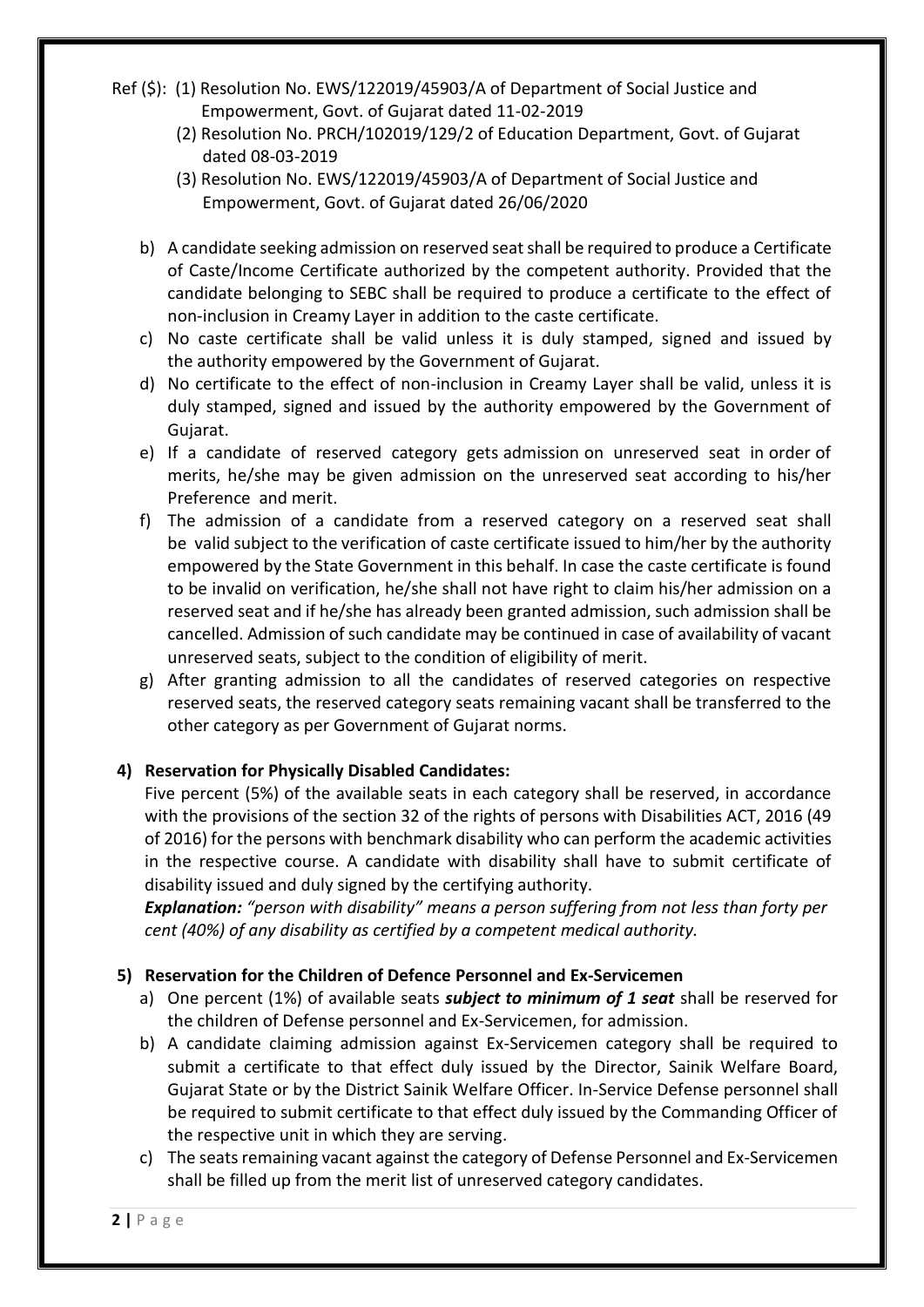d) The children of Defense Personnel and Ex-Servicemen of Gujarat origin shall be included under the reserved category specified in this rule, if they have passed the qualifying examination from the schools located outside the Gujarat State.

#### **6) Registration for Admission**

- a) To get admission, a candidate shall fill-up the online form from the website i.e.<http://www.admission.gtu.ac.in/> [within the given time period.](http://pharmdcourse.gtu.ac.in/%20w)
- b) A candidate has to upload the requisite scan copy of certificates and testimonies as specified in the application form.

#### **7) Preparation of Merit List**

- a) The merit list of the candidates, who have got their names registered under sub-rule 7(b) and who are found eligible for admission under these rules, shall be prepared on the basis of Percentage of Total Aggregate Marks obtained in the H.S.C. Examination (Std. 12th-10+2 Pattern).
- b) Separate merit list shall be prepared for the students passed in various streams in Standard 12th viz. Science, Commerce and Arts Stream. Merit list of the candidates belonging to the Reserved Category would also be prepared separately.
- c) The criteria for deciding merit order in case of students having equal merit marks in H.S.C. Examination (Std.  $12<sup>th</sup> - 10+2$  Pattern) shall be in the following sequence, namely;
	- i. Percentage of marks obtained in S.S.C. Examination (Standard  $10<sup>th</sup>$ )
	- ii. Percentage of marks obtained in English Subject (Standard 12<sup>th</sup> 10+2 Pattern)
	- iii. Date of Birth (Candidate who is older in age shall be given priority)
- **8) Admission Procedure:** The admission procedure shall be online in the following manner:
	- a) The merit list shall be displayed on the GTU admission portal www.admissions.gtu.ac.in.
	- b) Allotment of seats shall be made on the basis of merit, category of the candidates and availability of seats.
	- c) Students are informed to report at GSMS office with required documents (original and one set of photo copy) for confirmation of admission and payment of the tuition fees.
	- d) The seat will be treated as cancelled if the fees are not paid by the student with in the allotted time.

#### **9) Tuition Fees:**

- a) A candidate who gets admission shall have to pay **Rs.12, 500/- per semester.**
- b) In case the candidate who has paid the fees after getting admission and gets his/her admission cancelled, the refund of fees shall be as per UGC norms.

#### **10) Documents to be uploaded with the application form**

The candidate shall upload the self-attested copies of the following documents verified by the Help Centre, namely;

- a) Mark sheet : H.S.C. Examination (Standard 12th 10+2 Pattern)\*
- b) Mark sheet : S.S.C Examination (Standard 10th)\*
- c) Conversion Certificate of CGPA / Grade Point to Percentage, if applicable.
- d) School Leaving Certificate or Transfer Certificate.\*
- e) Caste certificate for a candidate belonging to Scheduled Castes (SC), Scheduled Tribes (ST) and socially and Educationally Backward Classes (SEBC), Economically Weaker Sections (EWS) issued by the authority empowered by the State Government in this behalf.